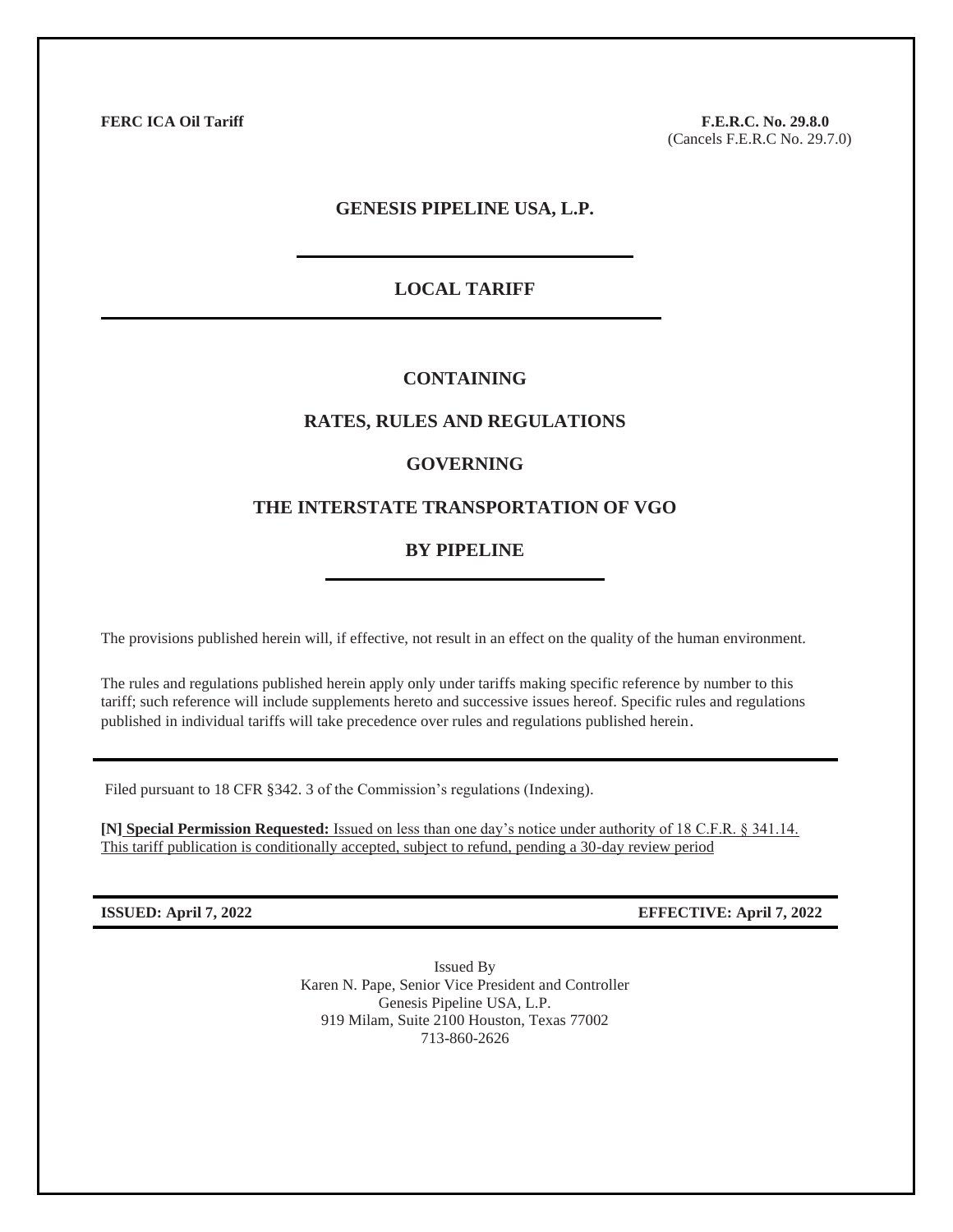# **TABLE OF CONTENTS**

| <b>SUBJECT</b>                                             | <b>Item</b><br>No. | Page<br>No.    |
|------------------------------------------------------------|--------------------|----------------|
| <b>Application of Rates</b>                                | 50                 |                |
| Apportionment When Nominations are in Excess of Facilities | 45                 | 6              |
| Claims, Suits and Time for Filing                          | 105                | 9              |
| Deductions and Quantities Deliverable                      | 125                | $\overline{9}$ |
| Definitions                                                | 5                  | 3              |
| Easements                                                  | 160                | 10             |
| Evidence of Receipts and Deliveries                        | 130                | 10             |
| <b>Financial Assurances</b>                                | 40                 | 6              |
| Force Majeure                                              | 100                | 8              |
| Gauging and Testing                                        | 120                | 9              |
| <b>Interruption and Curtailment</b>                        | 95                 | 8              |
| Intrasystem Change in Ownership                            | 140                | 10             |
| Liability of Carrier                                       | 55                 | 7              |
| Line Fill and Tank Bottom Inventory                        | 35                 | 5              |
| Nominations and Minimum Batch Quantity                     | 30                 | 5              |
| Notice of Arrival, Delivery at Destination                 | 75                 | 8              |
| Origin and Destination Facilities Required                 | 70                 | 7              |
| Payment of Transportation and Other Charges                | 90                 | 8              |
| Pipeage or Other Contracts                                 | 155                | 10             |
| Quality Testing and Verification                           | 25                 | 5              |
| Rates                                                      | 170                | 12             |
| <b>Reverse Direction Routing</b>                           | 165                | 11             |
| Segregation and Variations in Quality and Gravity          | 20                 | $\overline{4}$ |
| Specifications as to Quality and Legality of Shipments     | 15                 | $\overline{4}$ |
| Storage in Transit                                         | 150                | 10             |
| Title; VGO Involved in Litigation                          | 85                 | 8              |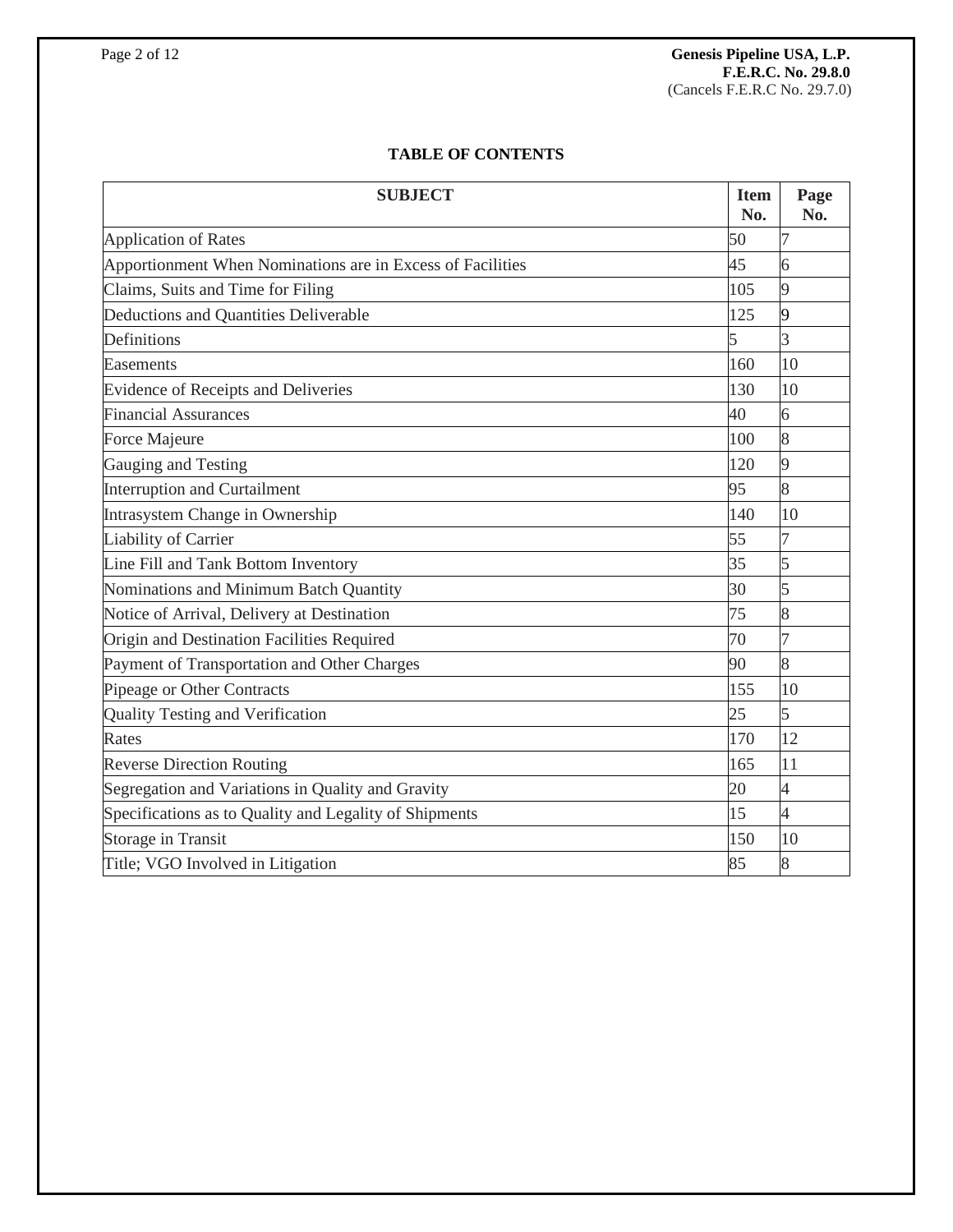## **GENERAL APPLICATION**

Carrier currently provides transportation of VGO, between the origin and destination points subject to this tariff, solely by means of segregated batches pursuant to the minimum batch quantity and quality specifications set forth below, and does not offer common stream transportation of VGO. Carrier reserves the right to revise this tariff at any time to provide for, among other things, common stream transportation of VGO, or additional forms of batched transportation, including revised quality specifications applicable thereto.

### **Item No. 5. DEFINITIONS:**

"API" means American Petroleum Institute and its successor.

"A.P.I. Gravity" means gravity determined in accordance with American Society for Testing Materials (including any successor, "ASTM") Designation 4052, or any successor publication.

"Assay" means a laboratory analysis of VGO to include the following: A.P.I. Gravity, Reid vapor pressure, composition, pour point, water and sediment content, sulfur content, viscosity, distillation, hydrogen sulfide, flash/boiling point and other characteristics as may be required by Carrier.

"Barrel" means forty-two (42) United States gallons of VGO at a temperature of sixty degrees Fahrenheit (60° F) and zero (0) gauge pressure if the vapor pressure of the VGO is at or below atmospheric pressure, or at equilibrium pressure if the vapor pressure of the VGO is above atmospheric pressure.

"Carrier" means Genesis Pipeline USA, L.P.

"Consignee" means anyone to whom custody is to be given at the specific instructions of a Shipper when VGO is delivered out of Carrier's system.

"Crude Petroleum" means the direct liquid product of oil wells, indirect petroleum products resulting either from refining crude petroleum or from the operation of gasoline recovery plants, gas recycling plants or distillate recovery equipment in gas and distillate fields, or a mixture of the direct product and indirect petroleum products.

"Nomination" means a written designation by a Shipper to Carrier of a stated quantity of VGO to be tendered to Carrier for transportation from the specified origin point to the specified destination point, as listed in the Table of Rates herein, over a period of one Operating Month in accordance with these rules and regulations.

"Operating Month" for a Shipper or Transferor means any calendar month in which Carrier either transports VGO or recognizes and records a change in ownership of VGO for the account of such Party. For purposes hereof the calendar month shall be deemed to begin at 7:00 a.m. (Central Time) on the first day of such month.

"Party" means Carrier or a Shipper or a Transferor, as applicable, and "Parties" means both Carrier and a Shipper or Carrier and a Transferor, or Carrier and a Transferee, as applicable.

"Prime Rate" means the prime rate of interest as published under "Money Rates" in the Wall Street Journal.

"Shipper" means the Party that uses Carrier's system for the transportation of VGO subject to and in accordance with these rules and regulations, any TSA, and the applicable rate on the Table of Rates herein.

"Tender" means an offer by a Shipper to Carrier of a stated quantity of VGO for transportation from the specified origin point to the specified destination point listed in the Table of Rates herein.

"Transferee" means the Party to whose account ownership of VGO is transferred by Transferor upon the Carrier's approval.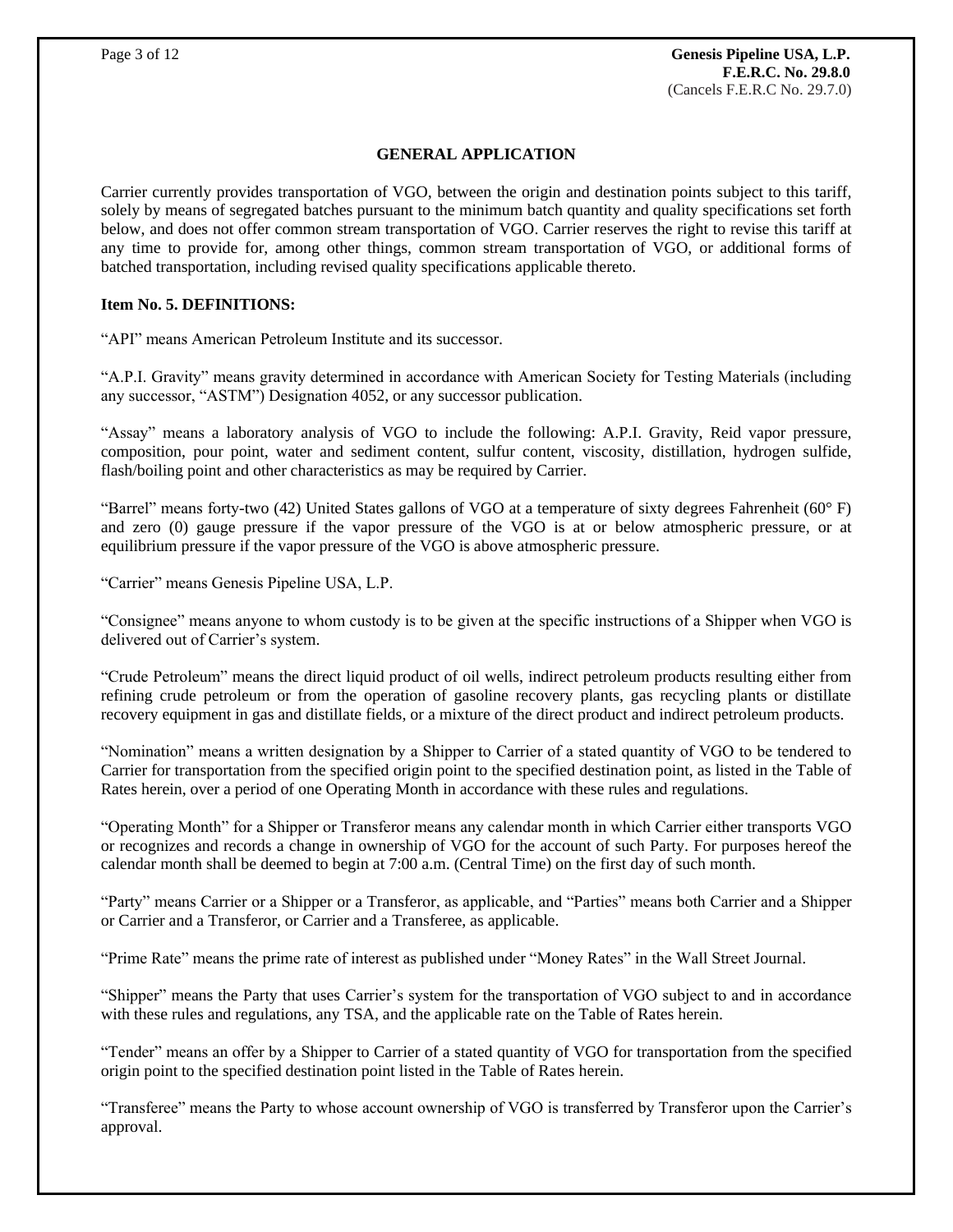"Transferor" means the Party who requests Carrier to recognize and record a change in ownership of VGO from its account to a designated Transferee's account.

"TSA" means a transportation services agreement between a Shipper and Carrier. In the event of a conflict between the provisions of these rules and regulations and a TSA, these rules and regulations shall control, to the extent of such conflict, insofar as such conflict relates to the transportation of VGO.

"VGO" means vacuum gas oil or other intermediate feedstock used in the crude petroleum refining process. For purpose of this definition, VGO does not include Crude Petroleum.

"VGO Pipeline" means that 16" diameter pipeline originating at an outlet flange with BR Port Services, LLC's Baton Rouge terminal in Port Allen, Louisiana and terminating at an interconnection with an existing third-party VGO pipeline, in Anchorage, Louisiana, at the west bank manifold near the Mississippi River.

**Item No. 15. SPECIFICATIONS AS TO QUALITY AND LEGALITY OF SHIPMENTS:** Carrier shall have no obligation to accept, transport, or deliver any commodity other than VGO that meets the quality specifications herein, and Shipper shall not tender to Carrier VGO that does not meet such specifications; provided, however, that to the extent a TSA contains more restrictive and/or additional quality specifications than the specifications set forth in A-F below, the quality specifications in the TSA shall control. Except where Carrier determines, in its sole discretion, that accepting non-conforming VGO for transportation will not adversely affect its system operations, Carrier will not knowingly accept any VGO offered for transportation other than good and merchantable VGO of acceptable character which, when measured and tested by Carrier or Carrier's representative at the receipt point, meets all of the following specifications:

- A. Sulfur content by weight not greater than seven percent (7%).
- B. A.P.I. Gravity of at least 19 degrees.
- C. Reid vapor pressure not greater than 11.0 psia measured at 37 degrees Celsius or 100 degrees Fahrenheit.
- D. Viscosity not greater than 65 cSt at 50 degrees Celsius or 122 degrees Fahrenheit and not greater than 30 cSt at 80 degrees Celsius or 176 degrees Fahrenheit.
- E. Pour point not greater than 45 degrees Celsius or 113 degrees Fahrenheit.
- F. Basic sediment, water or other impurities less than one percent (1%) by volume.

VGO delivered to Carrier's facilities which does not meet the foregoing quality specifications (the "Quality Specifications") may, at Carrier's election, be deemed non-conforming. In addition to the Quality Specifications, Carrier reserves the right to reject VGO containing physical or chemical characteristics that may render such VGO not readily transportable by Carrier or that may otherwise cause disadvantage to Carrier. Further, Carrier shall reject VGO containing contaminants including, but not limited to, chemicals such as chlorinated and/or oxygenated hydrocarbons and/or heavy metals such as lead and/or vanadium or which, in Carrier's reasonable opinion constitutes or may constitute a hazard to personnel or equipment or gives Carrier reasonable grounds of apprehension of loss or damage to any person, or other products or property. If, upon investigation, Carrier determines that a Shipper has delivered to Carrier's facilities contaminated, non-conforming or hazardous VGO, such Shipper will be excluded from further entry into the VGO Pipeline until such time as the Quality Specifications and the other conditions specified above are met. Any liability associated with contaminated, nonconforming or hazardous VGO or disposal of any contaminated, non-conforming or hazardous VGO shall be borne by the responsible Shipper.

**Item No. 20. SEGREGATION AND VARIATIONS IN QUALITY AND GRAVITY**. Carrier offers transportation service pursuant to these rules and regulations solely by means of segregated batches. Carrier will endeavor, pursuant to accepted pipeline industry operating practices, to make delivery of VGO at the destination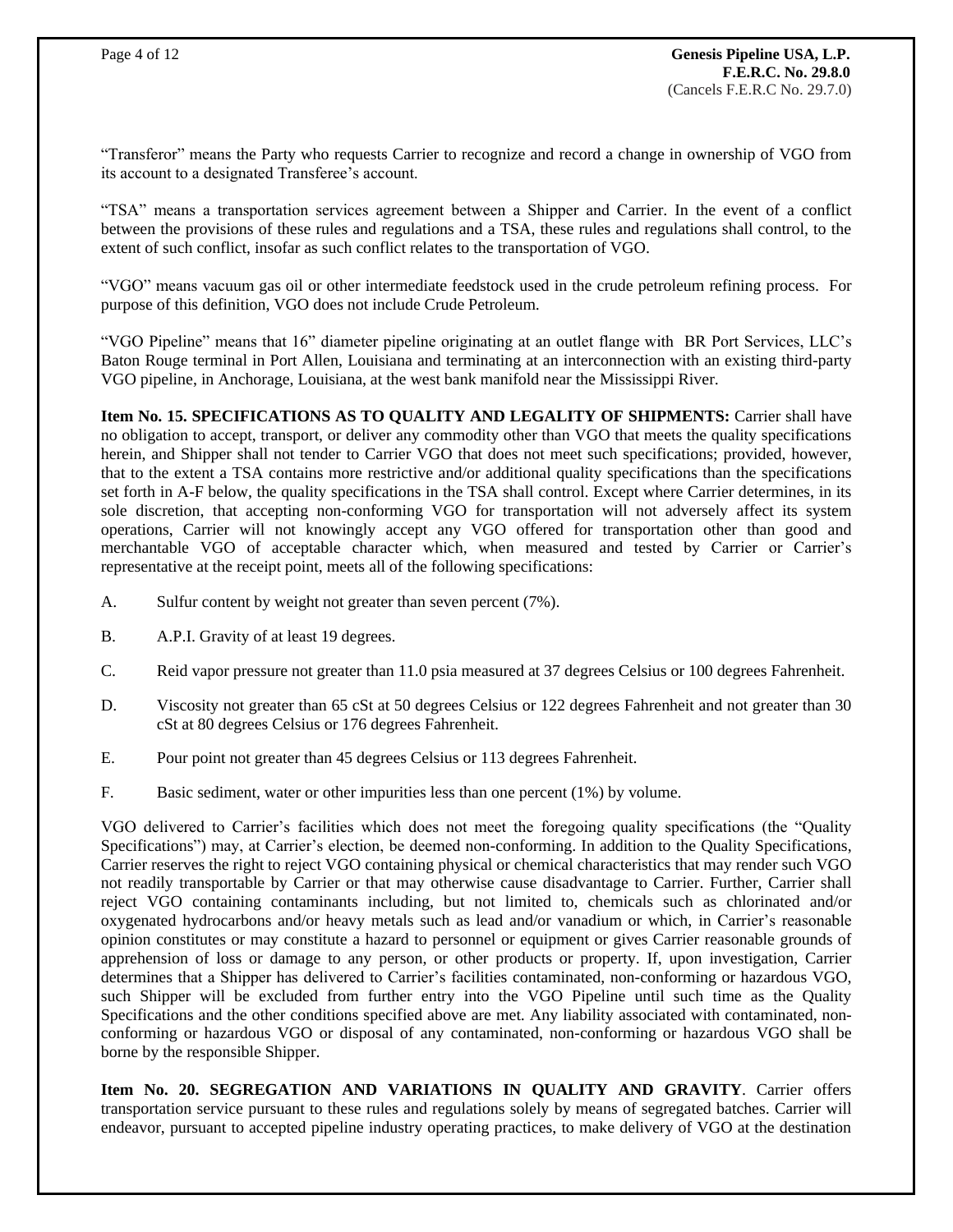point specified in Shipper's Nomination which is substantially the same VGO as that received from Shipper at the point of origin. For such segregated batches, Shipper must provide VGO in such quantities and at such specified times as may be necessary to permit such segregated shipments to be transported by Carrier's facilities. As a condition to Carrier's acceptance of its Nomination for transportation, Shipper (as well as its Consignee and any Transferor and Transferee associated with the nominated shipment) agrees that Carrier will not be liable for failure to deliver the identical VGO, or for any variations in the Quality Specifications and/or gravity of VGO occurring while such segregated shipment is in Carrier's custody.

**Item No. 25. QUALITY TESTING AND VERIFICATION:** Upon request of Carrier, Shipper is required to furnish Assays so that quality determinations can be made. Carrier reserves the right to approve of an independent laboratory to be used to providing the Assay. If Carrier determines that Shipper's VGO does not meet the Quality Specifications, contains contaminants or hazardous substances, or in the opinion of Carrier, differs materially in character from VGO being transported by Carrier, transportation may be refused or offered under such terms and conditions as agreed to by Carrier and Shipper.

Carrier reserves the right to sample VGO of Shipper without prior notice at facilities that connect to Carrier's system, and shall have the right to ingress and egress upon the property of Shipper or Shipper's designee for such purpose. If, upon investigation, Carrier determines the VGO does not conform to the Quality Specifications and Carrier has not been given prior notice, or if the VGO contains contaminated or hazardous substances, which, in the opinion of Carrier, may materially affect the quality of VGO or Carrier's operations, Shipper will be liable for the cost of Carrier's investigation in addition to other remedies specified in these rules and regulations.

Carrier may, without prior notice, advise Shippers as to the specific results of any Assay.

The test method(s) used in any Assay shall comply with industry practice and accepted standards, including the methods published by the ASTM, the API, and the United States Environmental Protection Agency. Carrier may waive the requirement for any specific test to be included in an Assay. In the event of a discrepancy or conflict between the results of Carrier's Assay and the Assay of Shipper, the results of Carrier's Assay shall prevail.

**Item No. 30. NOMINATIONS AND MINIMUM BATCH QUANTITY:** The Carrier is under no obligation to accept a Tender of VGO for shipment for any Operating Month unless Shipper submits its Nomination to Carrier in writing by 7:00 a.m. Houston, Texas time on or before the  $25<sup>th</sup>$  day of the preceding calendar month. Such Nomination shall specify the volume of VGO for such upcoming month and the timing of such deliveries, the quality specifications of such VGO, an appropriate Materials Safety Data Sheet and any other pertinent information, including all documentation required by law concerning the receipt, handling and storage of the VGO.

VGO tendered for shipment through the VGO Pipeline will be received if Shipper gives 48 hours advance written notice of the following information with respect to the VGO being transported: the quality specifications of the VGO, the proposed date and time of physical delivery to Carrier of quantities tendered for transportation, the Consignee, the volume of such delivery as well as providing any documentation required by law. Carrier may refuse to accept VGO for transportation unless satisfactory evidence is furnished that Shipper or Consignee has made provisions for prompt receipt thereof at destination.

A Nomination shall be accepted only when the total quantity of VGO shall be made available by Shipper on a ratable basis over the course of the Operating Month, or in such quantities and at such times specified by Carrier.

Carrier shall not be obligated to accept a Nomination, or to receive a Tender, for a segregated batch in a quantity less than fifty thousand (50,000) Barrels.

VGO will be transported only under a Nomination accepted by Carrier when a tariff covering such pipeline movement is lawfully in effect and on file with the FERC as to interstate traffic and with the appropriate state commission as to intrastate traffic.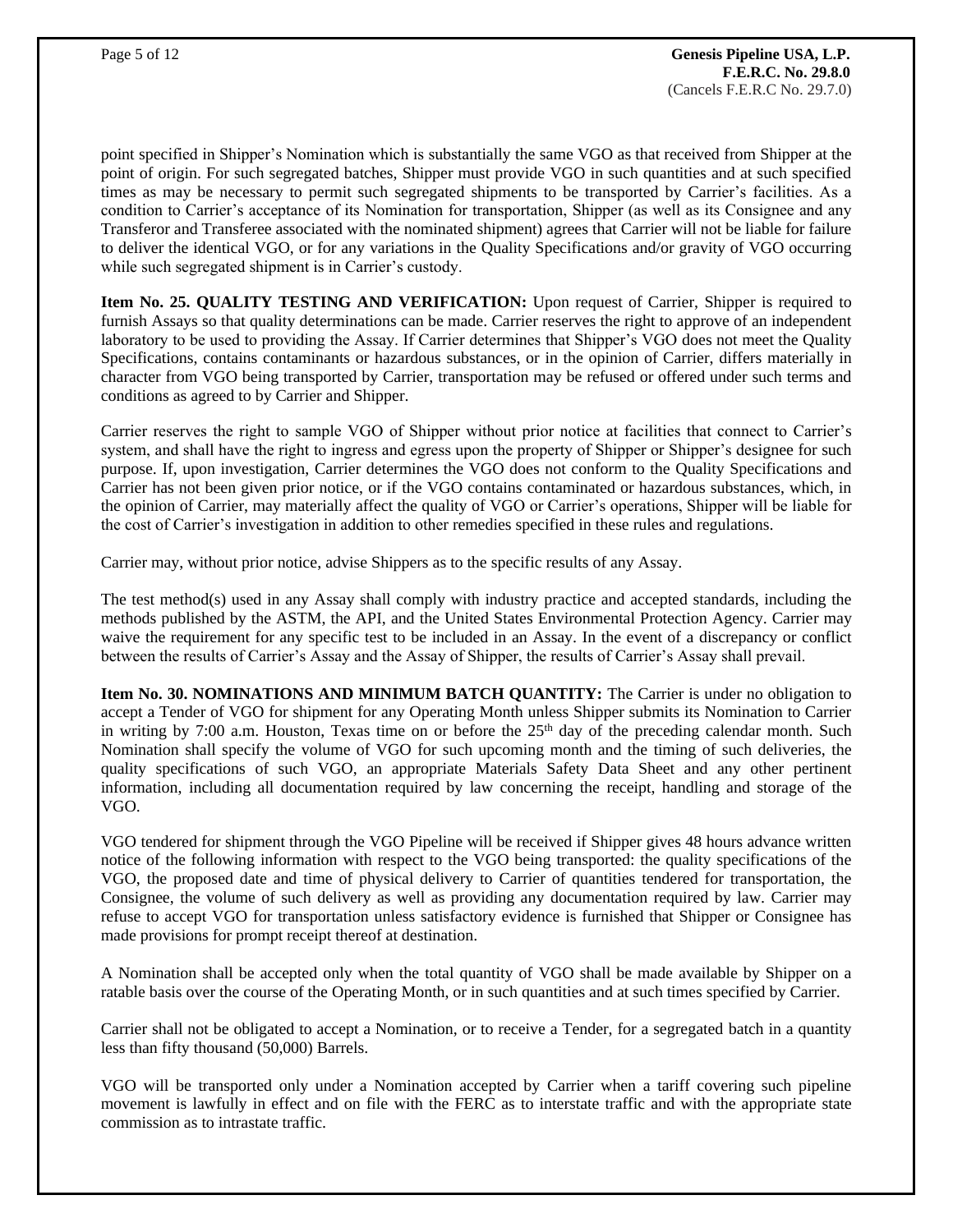**Item No. 35. LINE FILL AND TANK BOTTOM INVENTORY:** Shipper shall provide its pro rata share of the quantity of VGO necessary to facilitate the transportation of VGO.

**Item No. 40. FINANCIAL ASSURANCES:** Carrier may at any time and from time to time request, and Shipper shall provide promptly if Carrier so requests, financial security for the payment of charges to be paid by Shipper to Carrier for transportation service ("Financial Assurances"). If requested by Carrier, Shipper's Financial Assurances must be provided to Carrier prior to Carrier accepting Shipper's initial Nomination for transportation of VGO. Carrier shall thereafter have the option to refuse Nominations, in whole or in part, from Shipper, and to suspend further receipts and deliveries, until adequate Financial Assurances are provided. Shipper shall provide notice of any change in its financial situation that would adversely affect Shipper's ability to pay Carrier for transportation service hereunder.

The Financial Assurances that Carrier may request from Shipper shall include, but shall not be limited to, the following:

- 1. Prepayment of the charges applicable to such volumes nominated by Shipper; or
- 2. An irrevocable letter of credit or other equivalent financial guarantees satisfactory to Carrier, which shall remain in effect until payment in full for all service has been received by Carrier, at which time Carrier shall, upon request, return and/or cancel such letter of credit or equivalent financial guarantee forthwith. The following must be acceptable to Carrier: (i) the terms of any letter of credit; (ii) the adequacy of any equivalent financial guarantees; and (iii) the identity of the issuing institution of any letter of credit or equivalent financial guarantee.

## **Item No. 45. APPORTIONMENT WHEN NOMINATIONS ARE IN EXCESS OF CAPACITY:**

(a) When, based upon all valid Nominations submitted by Shippers in compliance with these rules and regulations, the total volumes nominated for transportation on the VGO Pipeline exceed the capacity of the VGO Pipeline, based on Carrier's determination as to the operationally available capacity of the VGO Pipeline, the transportation furnished by Carrier shall be apportioned among all Shippers on an equitable basis.

(b) Available capacity will be allocated among "Regular Shippers" (as defined below) and any "New Shippers" (as defined below) as follows:

- 1. Up to ninety percent (90%) of the available capacity will be allocated to Regular Shippers on a pro-rata basis using the lesser of volumes nominated or their Representative Volume (as defined below).
- 2. Up to ten percent (10%) of the available capacity will be allocated to New Shippers, if any, on the lesser of volumes nominated or a pro-rata share of such capacity based on the number of New Shippers submitting Nominations.
- 3. Any remaining available capacity will be allocated among all Shippers on a pro-rata basis using the volume of Nominations that remains unfulfilled, if any.

(c) For purposes of this Item No. 45, "Representative Volume" on the VGO Pipeline means the monthly average of Shipper's twelve consecutive month volumes consisting of (a) the current Nomination for the next Operating Month, (b) the accepted Nomination for the instant Operating Month and (c) the net volume received from such Shipper by Carrier in the ten Operating Months immediately prior to the instant month. A Shipper that signs a TSA shall have a Representative Volume for the first year of service equal to the volume specified in its TSA.

(d) A "Regular Shipper" is any Shipper having a record of movements in the VGO Pipeline, during each month of the preceding twelve months. A "New Shipper" is a Shipper who is not a Regular Shipper on the VGO Pipeline. In no event will any portion of capacity allocated to a New Shipper be used in such a manner that it will increase the allocated capacity of another Shipper beyond the allocated capacity that Shipper is entitled to under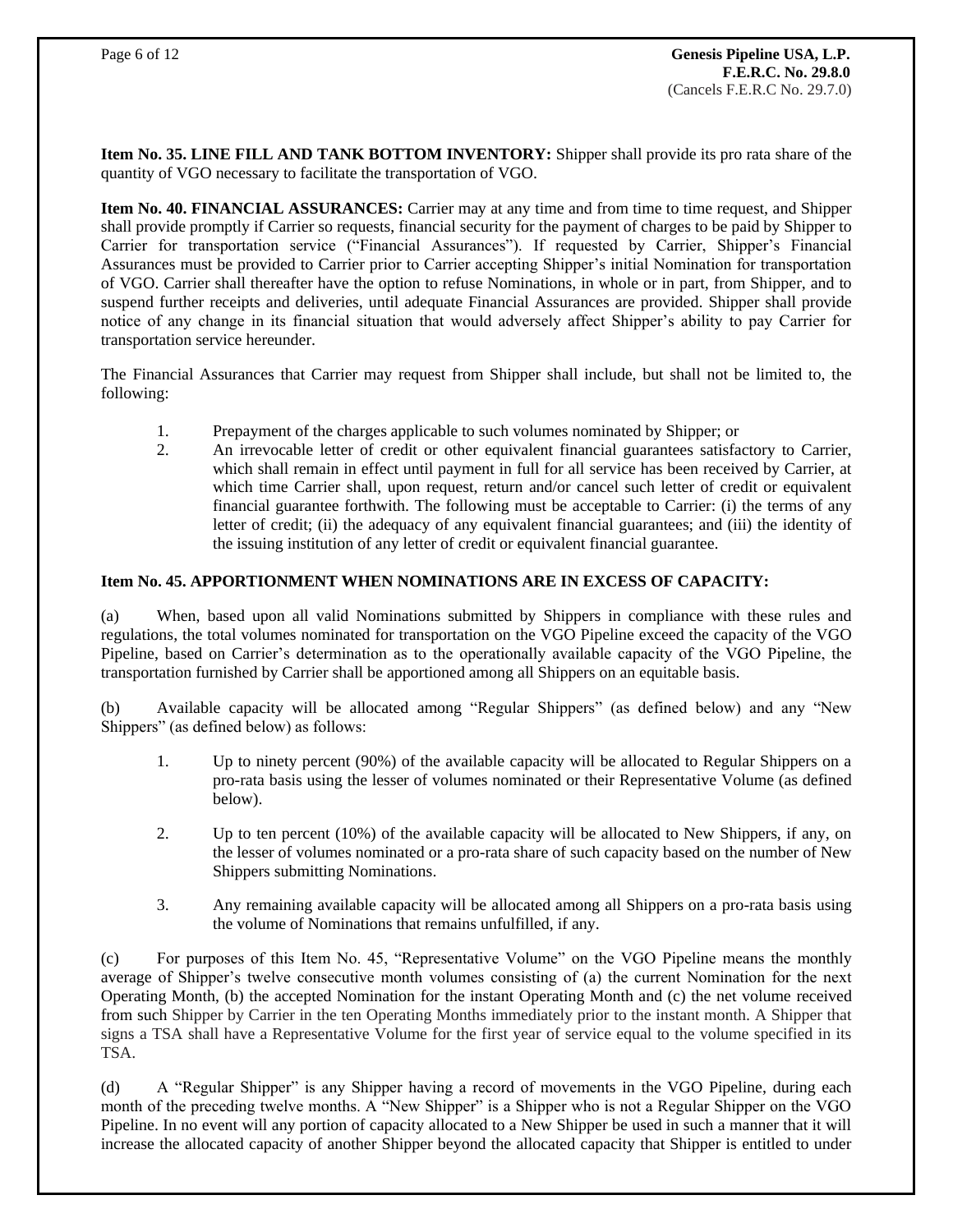the provisions stated in this Item No. 45. Carrier may require written assurances from responsible officials of Shippers regarding use of allocated capacity stating that this requirement has not been violated.

(e) Each Shipper shall be required to certify that it is not engaging in any device, scheme or arrangement whatsoever to make its allocated capacity available to another Shipper before Carrier will accept a Nomination from such Shipper. In the event any Shipper shall receive and use any allocated capacity from a Shipper, then in the month following discovery of such violation, the allocated capacity of such Shipper will be reduced to the extent of the excess capacity made available and the allocated capacity of such Shipper will be reduced to the extent of excess capacity used.

(f) Each New Shipper whose Representative Volume consists only of the current Nomination for the next Operating Month shall be required to certify that it is not affiliated with any other Shipper before Carrier will accept a Nomination from such Shipper. For purposes of this provision, the term "affiliate" includes any person or entity that, directly or indirectly, controls another Shipper, is controlled by another Shipper, or is controlled by the same person or entity that controls another Shipper, and the term "control" means the possession, directly or indirectly, of the power to direct or cause the direction of the management and policies of any person or entity whether through the ownership of voting securities or by contract or otherwise.

(g) No Nominations shall be considered beyond the amount that the nominating party has readily accessible for shipment. If a Shipper is unable to deliver VGO equal to the volume allocated to it, Carrier will reduce that Shipper's capacity otherwise allocated for the succeeding month by the amount of allocated capacity not utilized during the preceding month if apportionment is necessary.

**Item No. 50. APPLICATION OF RATES:** VGO accepted for transportation shall be subject to the rates in effect on the date of receipt by Carrier, irrespective of the date of the Nomination.

**Item No. 55. LIABILITY OF CARRIER:** Carrier in possession of VGO shall not be liable for any loss thereof; damage thereto; or delay caused by fire, storm, flood, epidemics, Act of God, riots, strikes, insurrection, rebellion, war, act of the public enemy, quarantine, the authority of law, requisition or necessary of the Government of the United States in time of war or default of Shipper, Transferee or Consignee or from any other cause not attributable to the negligence of the Carrier, except as otherwise provided in Shipper's TSA. In case of loss of any VGO from any such causes, after it has been received for transportation and before the same has been delivered to Consignee, Shipper shall stand a loss in such proportion as the amount of its shipment, already delivered to Carrier, bears to all of the VGO then in the custody of Carrier, for shipment via the lines or other facilities in which the loss or damage occurs, and Shipper shall be entitled to have delivered only such portion of its shipment as may remain after deduction of its due proportion of such loss, but in such event Shipper shall be required to pay charges only upon the quantity delivered.

**EXCEPT AS AGREED TO BY SHIPPER AND CARRIER IN WRITING, CARRIER'S LIABILITY FOR DAMAGES HEREUNDER IS LIMITED TO DIRECT, ACTUAL DAMAGES ONLY AND CARRIER SHALL NOT BE LIABLE TO SHIPPER FOR SPECIFIC PERFORMANCE, LOST PROFITS OR OTHER BUSINESS INTERRUPTION DAMAGES OR SPECIAL, CONSEQUENTIAL, PUNITIVE, EXEMPLARY OR INDIRECT DAMAGES, IN TORT, CONTRACT OR OTHERWISE, OF ANY KIND, ARISING OUT OF OR IN ANY WAY CONNECTED WITH THE PERFORMANCE, THE SUSPENSION OF PERFORMANCE, THE FAILURE TO PERFORM, OR THE TERMINATION OF THE SERVICES CONTEMPLATED HEREBY, EVEN IF IT HAS BEEN ADVISED OF THEIR POSSIBLE EXISTENCE.**

**NOTWITHSTANDING ANYTHING HEREIN TO THE CONTRARY, EACH SHIPPER AND ITS AFFILIATES' SOLE AND EXCLUSIVE REMEDY FOR VGO LOSSES SHALL BE LIMITED TO THE VALUE OF THE VGO LOST (DETERMINED BY SUCH METHODS AS MAY REASONABLY BE DETERMINED BY CARRIER, TO THE EXTENT NOT OTHERWISE PROVIDED IN SUCH SHIPPER'S TSA, IF ANY) AND SHALL NOT INCLUDE ANY SPECIAL, CONSEQUENTIAL, PUNITIVE, EXEMPLARY OR INDIRECT DAMAGES, INCLUDING LOST PROFITS OR OTHER BUSINESS INTERRUPTION DAMAGES, IN TORT, CONTRACT OR OTHERWISE, OF ANY KIND.**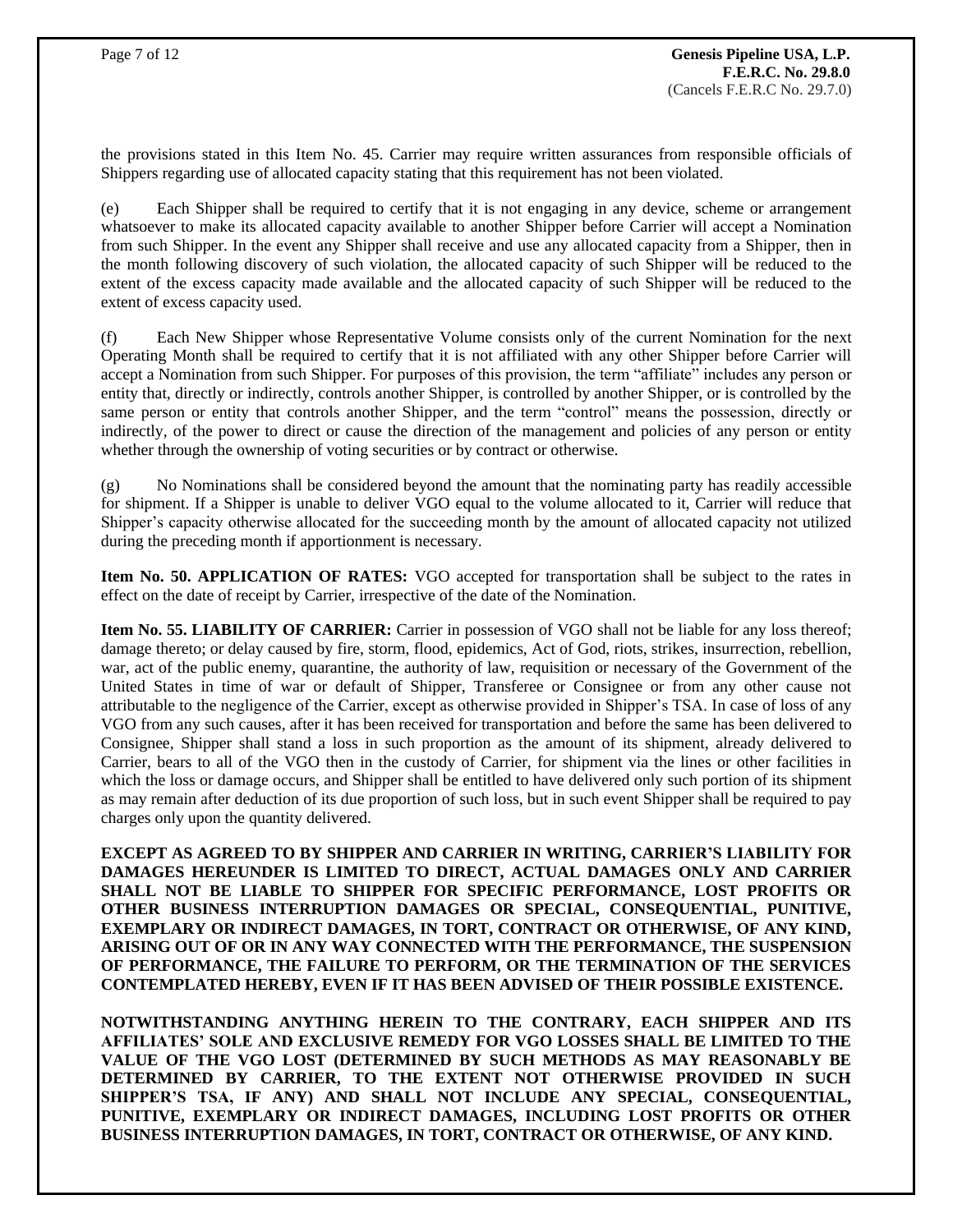**Item No. 70. ORIGIN AND DESTINATION FACILITIES REQUIRED:** Carrier will receive VGO only at the established origin point on the VGO Pipeline, only when tendered for shipment to the established destination point on Carrier's system, and only when Shipper has arranged for satisfactory facilities for handling receipts and deliveries, consistent with the minimum batch quantity specified in Item No. 30.

**Item No. 75. NOTICE OF ARRIVAL, DELIVERY AT DESTINATION:** After a shipment has had time to arrive at destination, and on 24 hours' notice to Consignee, Carrier may begin delivery of such shipment to Consignee at Carrier's current rate of pumping. If Shipper or Consignee is unable or refuses to receive said shipment, a demurrage charge of two and five-tenths cents (2.5 cents) per Barrel per 24 hours shall accrue from the time said notice expires, on that part of such shipment which is not received by Consignee. After expiration of said 24-hour notice, Carrier's liability for loss, damage or delay with respect to VGO offered for delivery but not taken by Shipper or Consignee shall be that of a warehouseman only. Carrier reserves the right, if deemed necessary to clear its pipeline system, to make arrangements for disposition of the VGO. Any expenses incurred by Carrier in making such arrangements shall be borne by Shipper or Consignee.

**Item No. 85. TITLE; VGO INVOLVED IN LITIGATION:** Carrier shall not be obligated to accept any VGO, when nominated for transportation, which may be involved in litigation, or the title of which may be in dispute, or which may be encumbered by a lien or charge of any kind (except for liens for borrowed money or arising under applicable laws), and Carrier may require of Shipper satisfactory evidence of its perfected and unencumbered title or satisfactory indemnity bond to protect Carrier. By nominating VGO for transportation, Shipper warrants and guarantees that Shipper has good title thereto and agrees to hold Carrier harmless for any and all loss, cost, liability, damage and/or expense resulting from failure of title thereto; provided, that acceptance for transportation shall not be deemed a representation by Carrier as to title.

**Item No. 90. PAYMENT OF TRANSPORTATION AND OTHER CHARGES:** Shipper or Consignee shall pay all applicable transportation charges, and all other lawful charges accruing on VGO delivered to and accepted by Carrier for shipment, and if required, shall prepay or guarantee the same before acceptance by the Carrier, or pay the same before delivery. Carrier shall have a lien on all VGO in its possession belonging to Shipper or Consignee to secure the payment of any and all unpaid transportation charges, or any lawful charges that are due Carrier that are unpaid by Shipper or Consignees, and may withhold such VGO from delivery until all unpaid charges have been paid.

If any charge remains unpaid after the due date of Carrier's invoice, then such amount due shall bear interest from the date of the invoice until paid, calculated at an annual rate equivalent to 120% of the Prime Rate in effect at the close of the business day on which payment was due, or the maximum rate allowed by law, whichever is the lesser.

**Item No. 95. INTERRUPTION AND CURTAILMENT:** Carrier may interrupt, curtail or reduce transportation service to Shippers for such periods of time as it may reasonably require for the purpose of effecting or allowing any repairs, maintenance, replacement, upgrading or other work related to Carrier's system and related facilities or downstream facilities in circumstances which do not constitute a Force Majeure event. If such interruption is due to a planned outage, Carrier shall make a reasonable effort to give prior notice of any operational interruption and, to the extent possible, Carrier shall provide Shipper with reasonable notice of any scheduled shut down for maintenance. Carrier will use commercially reasonable efforts to minimize the extent and duration of any interruption and the impact of such interruption on the operation of Carrier's system.

During such periods of interruption, Carrier shall curtail transportation and, if necessary, allocate available capacity in accordance with the procedures set forth in Item No. 45.

**Item No. 100. FORCE MAJEURE:** Neither Shipper nor Carrier shall be considered in default in the performance of its obligations hereunder (except for Shipper's obligations to make monetary payments or provide Financial Assurances), or be liable in damages or otherwise for any failure or delay in performance, when such failure is caused by reasons beyond the reasonable control of such Party, such as due to a strike, lockout, concerted act of workers or other industrial disturbance, fire, explosion, named storm, earthquake, flood or other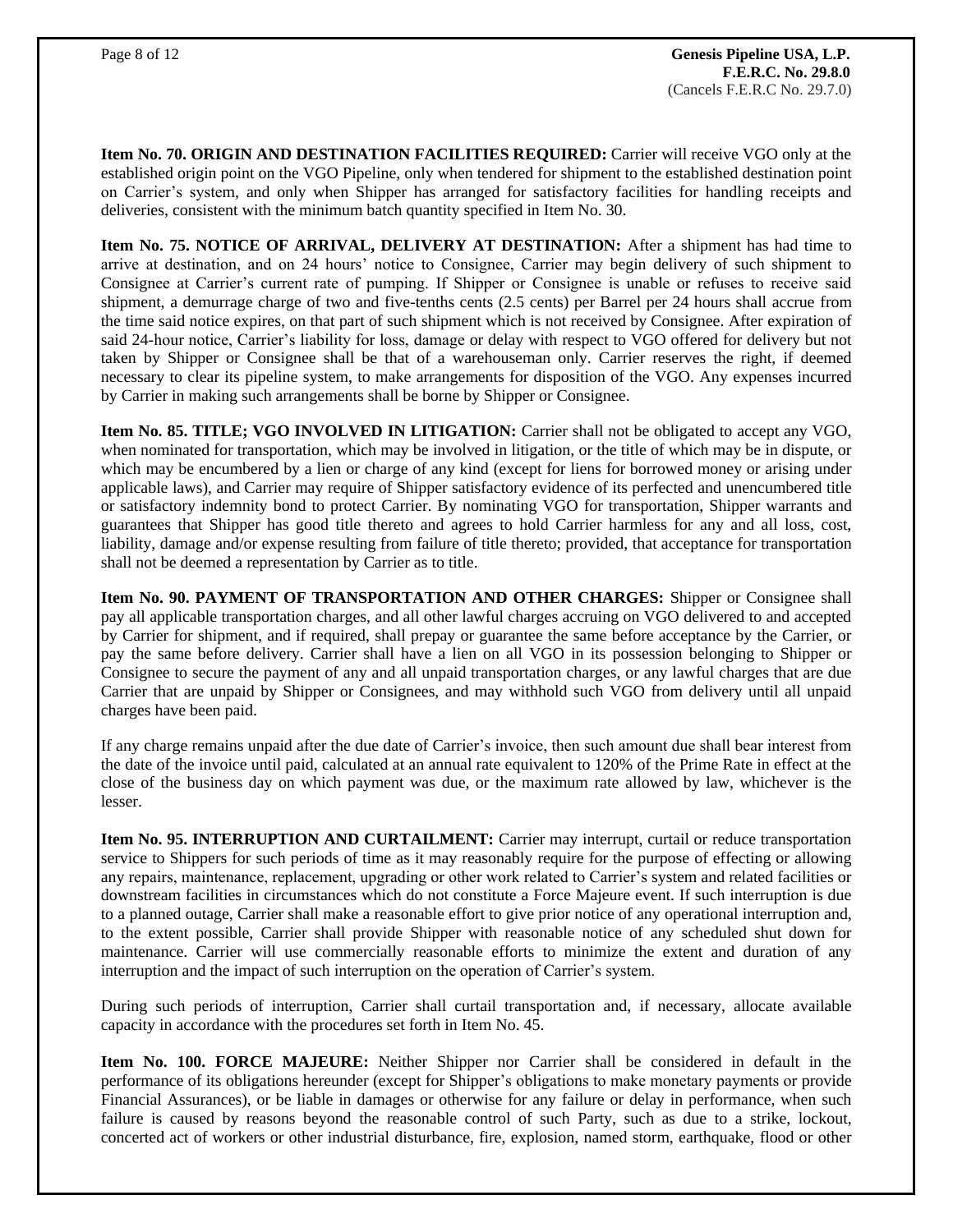natural catastrophe, civil disturbance, riot or armed conflict whether declared or undeclared, acts of terrorism, act of public enemy, war, curtailment, rationing or allocation of normal sources of supply of labor, materials, transportation, energy, or utilities, act of God, epidemic or pandemic, compliance with any act of any government and government regulations (whether or not valid, including the denial, delay, revocation, non-renewal or termination of a permit or license), loss or failure of, accident or damage to equipment or machinery (unless such loss, failure, accident or damage is caused by the gross negligence or willful misconduct of the Party claiming excuse hereunder), the delay or inability of such Party to acquire or retain any rights-of-way or easements or embargo ("Force Majeure"); *provided that* the ability of Shipper or Carrier to obtain better economic terms for the services provided hereunder shall not constitute Force Majeure.

In the event either Shipper or Carrier is rendered unable, wholly or in part, by a Force Majeure event to carry out its obligations or perform under these rules and regulations, it is agreed that on such Party's giving notice and full particulars of such Force Majeure event (including the nature of such event, its effect upon the notifying Party and an estimate of the extent and duration of any such Force Majeure event), in writing to the other Party within a reasonable time after the occurrence of the cause relied on, the obligations of both Parties hereto (except for Shipper's obligation to make monetary payments or provide Financial Assurances), so far as they are affected by such Force Majeure event, shall be suspended during the continuance of any inability to perform so caused, but for no longer period, and such cause shall, so far as possible using commercially reasonable efforts of such Party, be remedied with all reasonable dispatch, except that neither Party shall be compelled to resolve any strikes, lockouts, or other industrial disputes other than as it shall determine to be in its best interests.

**Item No. 105. CLAIMS, SUITS AND TIME FOR FILING:** Except as may be otherwise provided in a TSA, as a condition precedent to recovery from Carrier for loss, damage, or delay to shipments, claims must be filed in writing with Carrier within nine (9) months after delivery of the VGO, or, in case of failure to make delivery, then within nine (9) months after a reasonable time for delivery has elapsed; and suits arising out of such claims shall be instituted against Carrier within two years from the day when notice in writing is given by Carrier to the claimant that Carrier has disallowed the claim or any part or parts thereof specified in the notice. Where claims are not filed or suits are not instituted thereon in accordance with the foregoing provisions, Carrier shall not be liable and such claims will not be paid.

**Item No. 120. GAUGING AND TESTING:** VGO nominated to Carrier for transportation shall be gauged or metered and may be tested by a representative of Carrier prior to its receipt from Shipper, but Shipper shall have the right to be present or represented at the gauging and testing. Quantities shall be computed from the tank tables on a 100 percent volume basis, or, when agreed upon, quantities may be measured through meters. All shipments will be received and delivered with volume corrected as to temperature from observed degrees Fahrenheit to 60 degrees Fahrenheit. The Centrifuge method, or other methods agreed upon, shall be used for ascertaining the percentage of basic sediment, water or other impurities in the shipment and the full amount of basic sediment, water and other impurities, thus determined, shall be deducted from the corrected volume. Carrier shall have the right to enter upon the premises where VGO is received and have access to any and all tanks, storage receptacles, or meters for the purpose of gauging, metering or testing and to make any examination, inspection, measurement or test authorized in these rules and regulations.

## **Item No. 125. DEDUCTIONS AND QUANTITIES DELIVERABLE:**

A. All shipments of VGO of A.P.I. Gravity of 50 degrees or above shall be subject to a deduction to cover the shrinkage resulting from the mixture thereof, in the facilities of Carrier, with VGO of A.P.I. Gravity of 49.9 degrees or less according to the following table: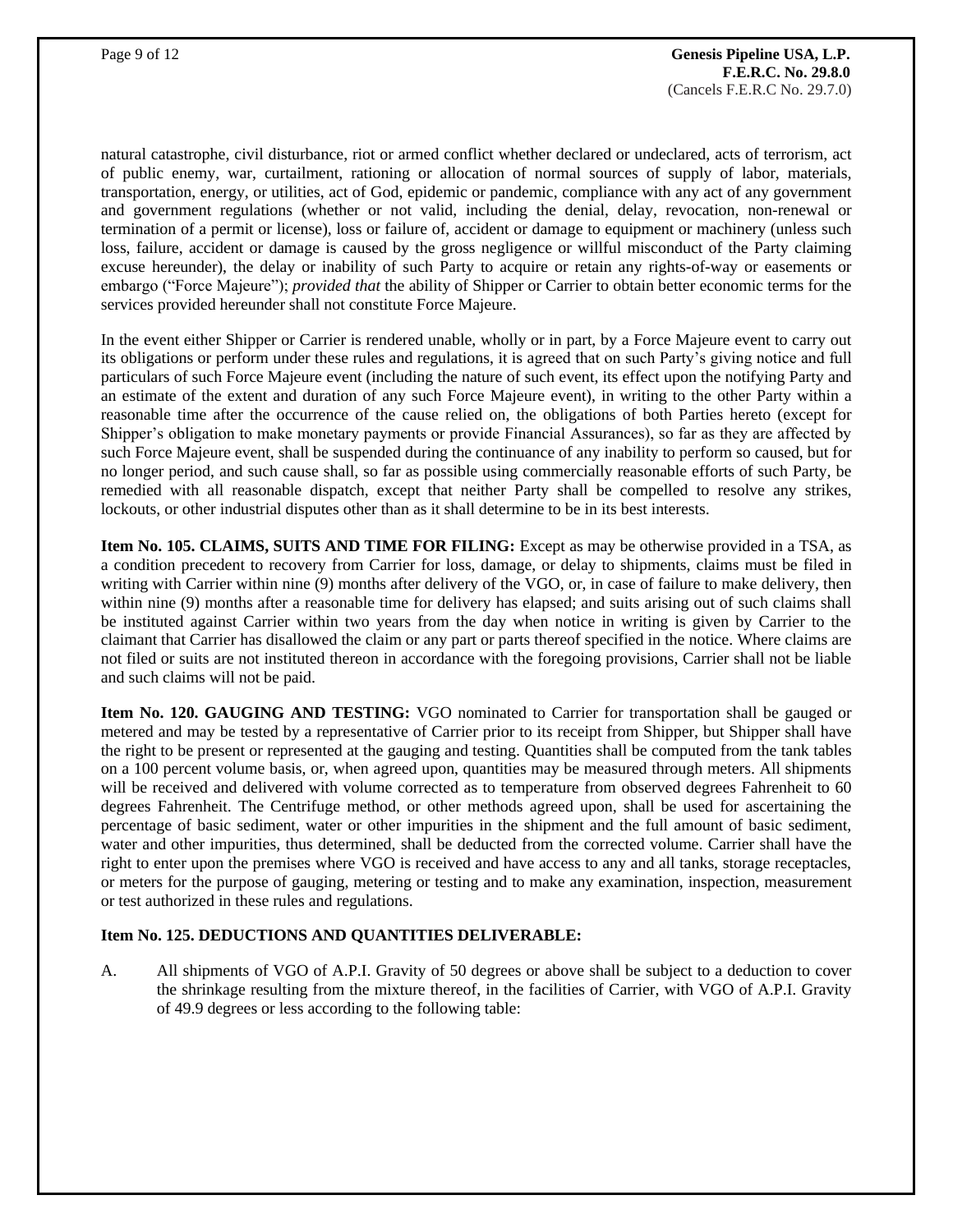| A.P.I. GRAVITY |         |               | % DEDUCTION |
|----------------|---------|---------------|-------------|
|                |         |               |             |
| $50^{\circ}$   | Through | 59.9°         | 1%          |
| $60^\circ$     | Through | $74.9^\circ$  | 2%          |
| $75^{\circ}$   | Through | $84.9^\circ$  | 3%          |
| $85^\circ$     | Through | $94.9^\circ$  | 4%          |
| $95^\circ$     | Through | $104.9^\circ$ | 5%          |
| $105^\circ$    | Through | 120.9°        | 6%          |

B. Unless otherwise specified on individual tariffs making reference to these rules and regulations, the quantity deliverable by Carrier shall be the net corrected volume, as outlined in Item No. 120, less the applicable deduction for shrinkage. Transportation charges will be assessed on the net balance thus reduced. As an allowance for losses or gains of VGO, including evaporation, shrinkage, measurement inaccuracies and interface losses, Carrier shall be allowed a loss allowance incident to the receipt, temporary storage, transportation and redelivery of VGO equal to the sum of one-twentieth of one percent (0.05%) and the applicable shrinkage (the "Loss Allowance"). The Loss Allowance will be reconciled on an annual basis, or some other basis as determined by Carrier if not otherwise specified in a TSA, against the actual gains and losses experienced by Carrier over such period. To the extent a loss of VGO exists which exceeds the Loss Allowance, Carrier shall replace barrels due to each Shipper either in kind or in cash, at Carrier's election.

**Item No. 130. EVIDENCE OF RECEIPTS AND DELIVERIES:** VGO received from Shipper and delivered to the Consignee shall, in each instance, be evidenced by tickets, showing opening and closing tank gauges or meter readings, as applicable, temperature, basic sediment and water, and any other data essential to the determination of quantity. Unless otherwise agreed by Carrier, such tickets shall be jointly signed by representatives of Carrier and Shipper or Consignee, as appropriate, and shall constitute full receipt for the VGO received or delivered.

**Item No. 140. INTRASYSTEM CHANGE IN OWNERSHIP:** Notice of change in ownership of VGO will be recognized and recorded only where such VGO entered the Carrier's System and only on a monthly basis. Statements denoting ownership transactions will be provided to the applicable Transferors and Transferees. Carrier will not provide any information as to the quality of the VGO subject to changes in ownership except for A.P.I. Gravity on current receipts when requested. A Transferor will be permitted to make only one transfer at a location per month. The Transferee will thence become Shipper and pay all tariff charges from the transfer location.

Carrier shall not be obligated to recognize and record changes in ownership of VGO during any Operating Month unless the Transferor and Transferee requesting the Carrier to recognize and record the change in ownership shall, each, on or before the 25th day of the preceding calendar month provide written notice to the Carrier containing like data relative to the kind, quantity, source, location, Transferor and Transferee of the VGO. Carrier shall not be obligated to accept any modification in said notice unless confirmed in writing by the Transferor and Transferee on or before the last day of the calendar month preceding the Operating Month.

When the quantity of the VGO received during the Operating Month is not equivalent to the quantity of the VGO subject to the notice of change in ownership, the Carrier will recognize and record the change in ownership only to the extent of the quantity received.

A notice of change in ownership of VGO shall be deemed a warranty that the Transferor has unencumbered title to the VGO identified in its notice at the time of change in ownership.

**Item No. 150. STORAGE IN TRANSIT:** Carrier may have working tanks required to support its transportation operations, but has no other available tankage. Therefore, unless otherwise specifically stated in a tariff making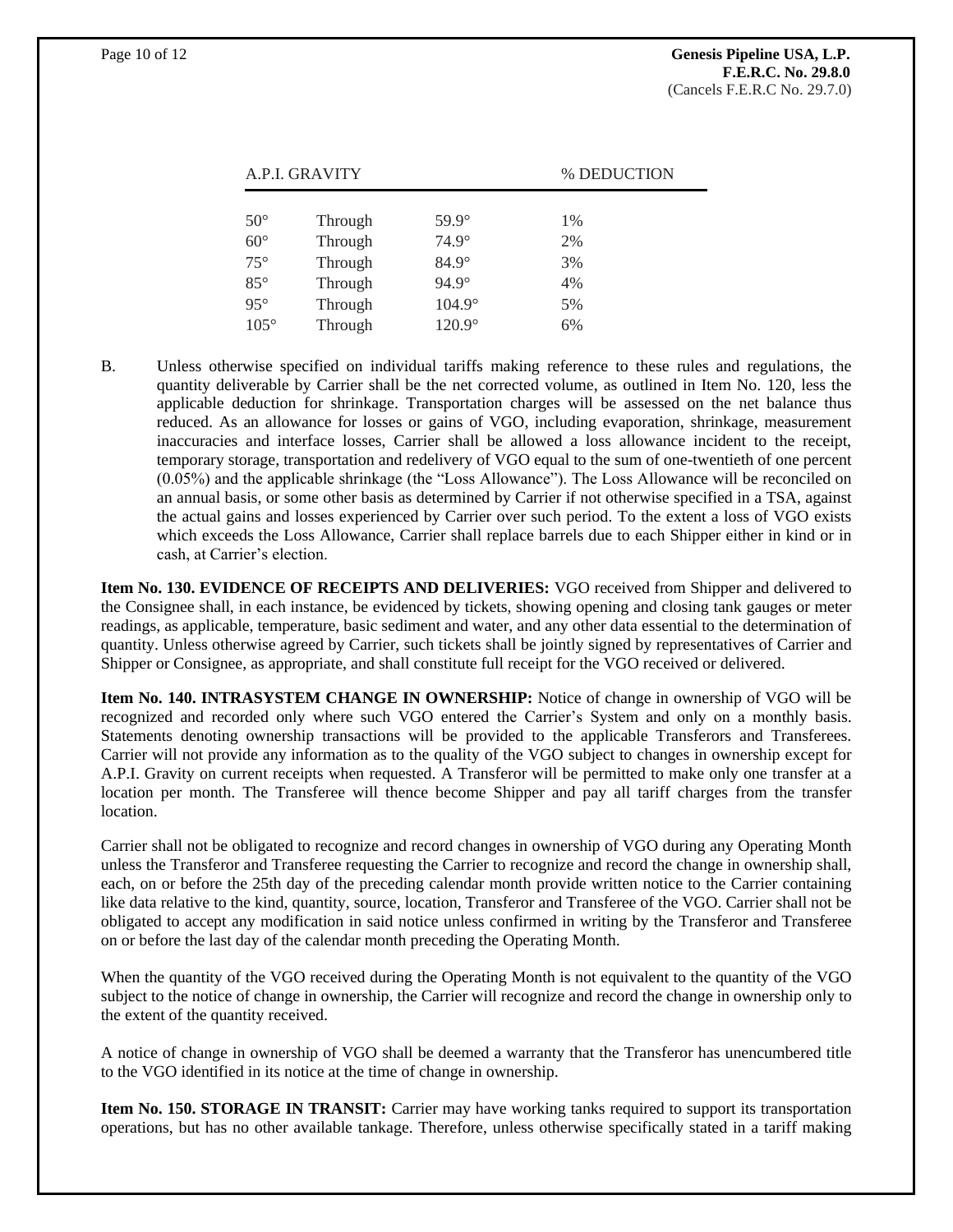reference to these rules and regulations, Carrier does not have facilities for rendering, nor does it offer, a storage service. Provisions for storage in transit in facilities furnished by Shipper at points on Carrier's system will be permitted to the extent authorized under individual tariffs.

**Item No. 155. PIPEAGE OR OTHER CONTRACTS:** Separate pipeage and other contracts may be required of a Shipper, in accordance with the applicable tariff and these rules and regulations, before any duty of transportation by the Carrier shall arise.

**Item No. 160. EASEMENTS:** Each Shipper shall, and shall cause its affiliates to, grant Carrier and its affiliates without charge, a right of way easement to install, maintain, repair, alter, use, operate and remove such parts of any of Carrier's pipelines or other facilities at any destination or receipt point at which such Shipper's VGO may be delivered as are or shall be located in, on, through and across the land of such Shipper or its affiliates and a right of ingress to and from such pipelines and other facilities.

#### **Item No. 165. REVERSE DIRECTION ROUTING:**

- A. Carrier's system is designed and intended to provide transportation service in a northward direction from BR Port Services, LLC Terminal, Port Allen, Louisiana to VGO Interconnect, Anchorage, Louisiana. The terms of service and rate transportation movement are set forth in this tariff.
- B. Carrier does, however, have the capability to temporarily reverse the flow to offer transportation service in an southwards direction using the VGO Pipeline from VGO Interconnect, Anchorage, Louisiana to BR Port Services, LLC Terminal, Port Allen, Louisiana (the "Reversed VGO Direction").
- C. A Shipper desiring to make a northward shipment on the VGO Pipeline in a month should submit a Nomination for such service in accordance with Item No. 30 of this tariff. A Shipper desiring to make an southwards shipment on the VGO Pipeline in a month should submit a Nomination for such service in accordance with Item No. 30 of this tariff, and specify that the requested shipment will need to be in the Reversed VGO Direction service under this Item No. 165 (the "Reversed VGO").
- D. Following the receipt of all such Nominations for service, Carrier will make a determination as to whether it can temporarily reverse the VGO Pipeline during the requested month in order to offer southward transportation services on the VGO Pipeline, in lieu of offering the primary northward transportation services on the VGO Pipeline. Carrier will consider, among other things, the following factors when determining whether to reverse part of the VGO Pipeline: the level of Nominations received for northward transportation service on the VGO Pipeline and the expense that will be required to perform the reversal of VGO Pipeline.
- E. Carrier will notify all interested parties no later than the 27th day of the month preceding the month of transportation as to whether Carrier will temporarily reverse the VGO Pipeline during the requested month and offer transportation service in a southward direction on the VGO Pipeline.
- F. The quantity of Reversed VGO shall be determined by static tank gauges using both acceptable and applicable API/ASTM standards. The Reversed VGO shall not be subject to any Loss Allowance nor shall Genesis be liable for any losses of VGO, unless caused by Genesis' gross negligence or willful misconduct.